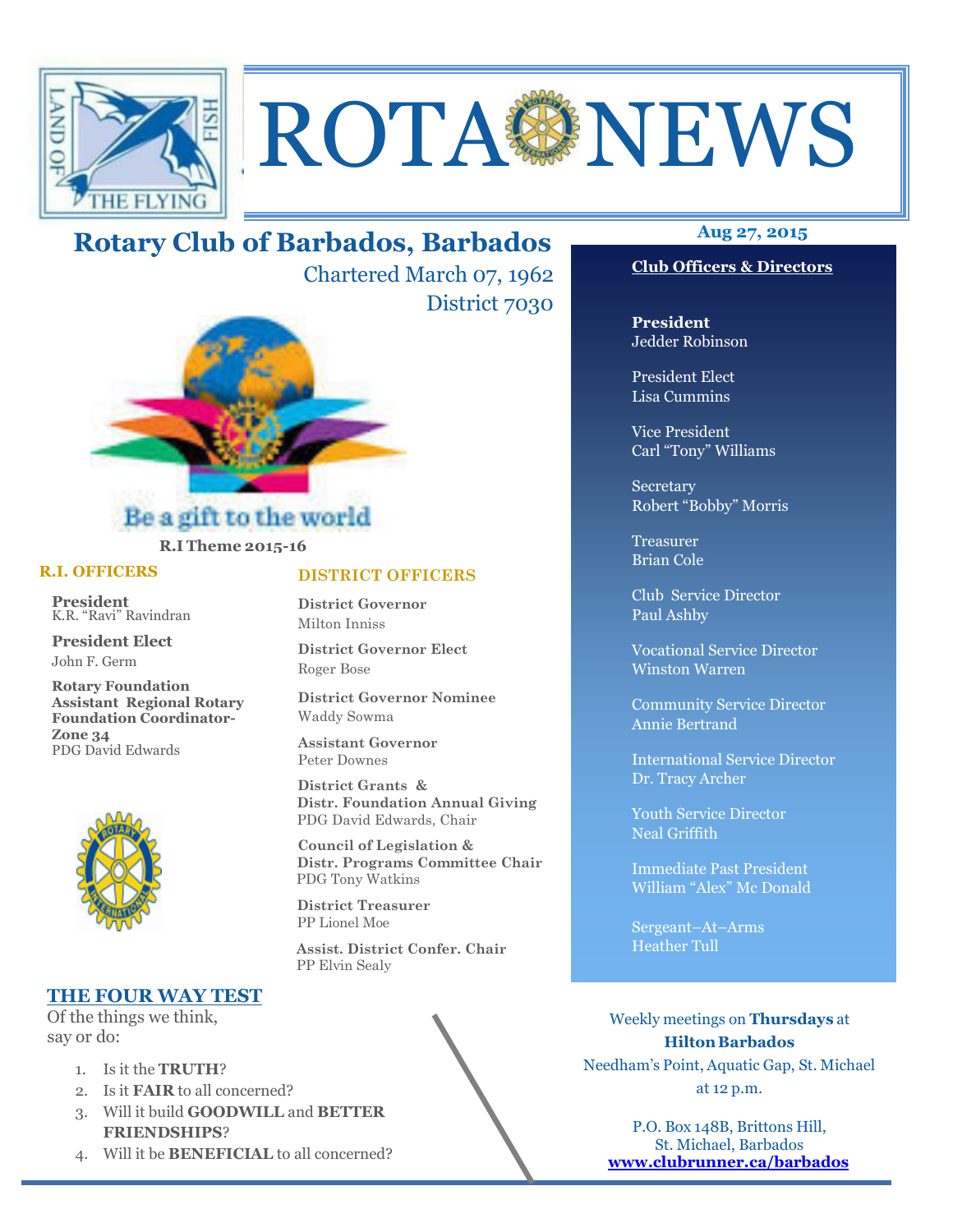# THE ROTARY CLUB OF BARBADOS WELCOMES ALL VISITING ROTARIANS AND GUESTS

# August is Membership & Extension Month

Today is a Fellowship Meeting where we will have a Guest Speaker - Rev Fequel LaPlante - His topic is Volunteerism. Our Greeters are Past Director Vocational Service Kim Tudor & Rotarian Sanjay Amin

# Past Director Vocational Service Kim Tudor joined the

Club on December 24, 2010. She was proposed by Past President Brenda Pope. Her Classification is Education

- Executive Training. Kim has served as Rota News Editor (2011-12), Public Relations Chair (2012-13) and for the 50th Anniversary Celebrations of the Club she was responsible for coordinating the exhibition at the Barbados Museum. She served as Director of Vocational Services and on the



Fund Raising Committee for 2014-15.Currently she serves on the Rota News and PR Committees.

Rotarian Sanjay Amin joined the Rotary Club of Barbados



on April 01, 2010. He was introduced by President Alex. His Classification is Chartered Quantity Surveyor. Before joining our Club he served with the Rotary Club of Tortola, British Virgin Islands from 1998-2007. Since 2010 he has served on the following Committees:

2010-11 – Vocational Service & Children's

Homes, 2011-12 –Rota News & Fellowship, 2012-2014 - Children's Homes, and currently for 2014-15—Children's Homes, Fellowship, Guest Speakers & Classification Talks. For 2015-16 he continues on the Children's Homes Committee.

# MEET OUR GUEST SPEAKER

Father Fequel LaPlante, is a Jamaican Citizen. A former Officer of The Salvation Army; he worked with that organization for

sixteen years, from 1987 - 2003. During this time he served the Bahamas, St. Martin and Belize.

In February 2004, he resigned from The Salvation Army and joined The Anglican Church and has been a Priest in the for the last eleven (11) years; when he was ordained a Deacon.

He was ordained as a Deacon at Codrington College by retired Archbishop Drexel Gomez.

In 2005, after Ordination, he left Barbados to up a new post in the Diocese of The Bahamas and The Turks and Caicos Islands. A few months later after his arrival in that Island, he was then Ordained as a Priest by the Archbishop Gomez.

He remained and worked in that Diocese for three years and then returned to Barbados in 2008.

Since 2009 he has served as the Priest–in-Charge of the Anglican Church of St. Saviour and St. Simon. He is married to Myra who is also a Priest in the Anglican Church.

In 1996, Fr. LaPlante served as President of the Rotary Club of Lucea in Hanover Jamaica and was a member for four years. He was a member of Kiwanis Club when he served in the Bahamas.

### HIGHLIGHTS FROM THE FELLOWSHIP MEETING OF AUGUST 20, 2015, WITH PRESENTATION—WHAT ROTARY MEANS TO ME, CONT'D

President Jedder announced that Rtn. Kristof Abbeloos will be leaving us shortly on relocation to Houston, Texas, USA. There was also a reminder of the Club Forum scheduled for September 5, 2015 which Rotarians with less than 10 year's club membership particularly are expected to attend, notwithstanding that the older members will be there.

# Fellowship Chair PP Jerry, reminded the Club of the Boat Cruise on August 30 and the need to sign up !

# WHAT ROTARY MEANS TO ME - PP APL TONY REECE

I joined Rotary Club of Barbados in May 1998 and sought to gain from this International Organization not only phil-



anthropic self-development but an added dimension to the public speaking dimension that helped to hone my skills in Toastmasters International.

I felt that even though there exists a Code of Ethics to the profession to which I have been called, yet one should always "think outside the Bank – sorry 'the box' !! (Apologies for the Freudian slip).

With this in mind and with encouragement from my more senior Rotarian Proposer and Brother-in-law PP Francis Rock, I was keen to discover how a different service Club could or

would impact my personal and professional selfdevelopment. As this community involvement was for me neither novel nor unexpected, it is not to say that "I was thrown in at the deep end" when I joined; therefore (and if you will pardon the analogy) using the apt quote from Hon. Bob Marley's "Rat Race" that you must "Know your destiny, In the abundance of water, the fool is still thirsty",

I decided that Rotary must indeed work for and be beneficial to me, both personally and professionally.

Continued next page

MEETING DETAILS - Thursday August 20 , 2015 SAA - PD Heather M. Tull

- Attendance 51%
- Raffle \$110.00
- Winner CHAIR DIANA R. DOUGLIN
- Fines \$272.00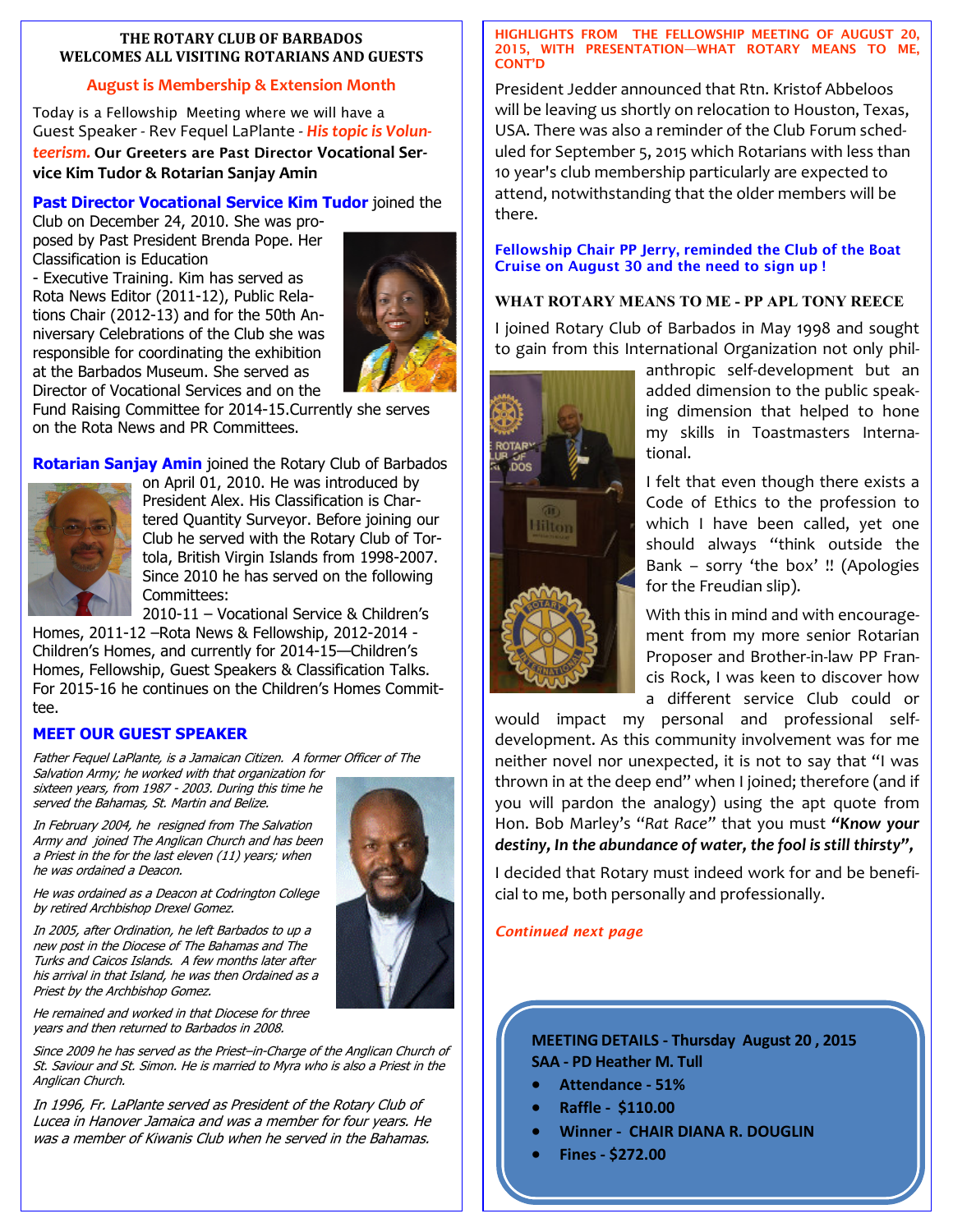### HIGHLIGHTS FROM THE FELLOWSHIP MEETING OF AUGUST 20, 2015, WITH PRESENTATION—WHAT ROTARY MEANS TO ME, CONT'D

All that being said, I then 'chanced upon' a Declaration of Rotarians that further crystallized my Rotary focus. It states the mandates that should guide Rotarians engaged in a business or profession. In concert with a few of those mandates to which I now refer, Rotary therefore means to me that I must:

- Consider my vocation to be another opportunity to serve. I can happily reflect that starting my work life in a smaller type Law Firm did much to carve that quality;
- Be faithful to the letter and to the spirit of the ethical codes of my vocation, to the laws of my country, and to the moral standards of my community. Rotary teaches me that in my profession, it is invariably that single oversight or inattention to detail that will come back to haunt you;
- Do all in my power to dignify my vocation and to promote the highest ethical standards. Rotary teaches me therefore that we need patience – 'that light that never changes' - and that that inexperienced practitioner who clearly needs guidance may gain something from a more experienced word of caution.
- Finally Neither seek from nor grant to a fellow Rotarian a privilege or advantage not normally accorded others in a business or professional relationship.

Fellow Rotarians, what better application of part of our own Four Way Test – that "Is it fair to all concerned?" and "Will it build Goodwill and better Friendships?"

Pres. Jedder, this much is what Rotary has meant to me. I am therefore pleased to say that 'in the abundance of Rotary, my thirst has indeed been quenched'. I am obliged to you.

# \_\_\_\_\_\_\_\_\_\_\_\_\_\_\_\_\_\_\_\_\_\_\_\_\_\_\_\_\_\_\_\_\_\_\_\_\_\_\_\_\_\_\_\_\_\_\_\_\_ PROFILES IN COMMUNITY SERVICE #16 - PAST PRESIDENT, NORMAN STANLEY BARROW, PHF - BY CHAIR D.R. DOUGLIN

# His Classification is Musical Instruments Retail. His mood is jovial.



Smiling throughout the interview Norman Barrow informed me that he has been a Rotarian for nearly 33 years (Nov 01, 1982) and has enjoyed every minute. His rational for becoming a member is that he believes we should all give back something to society.

The Four Way Test is the cornerstone of his life philosophy and he embraces it in

both his professional and personal capacities. "The Four Way Test works for me, I always tell the truth, I always try to be fair, and I hope it will be beneficial to all people".

His desire to give back to society, to people and the environment had led him to hold virtually every post in the Club...President 1997-98, Sergeant-At-Arms and the Director of every Avenue of Service especially the Fund-Raising committee on which, he reveals, he has been a sitting member since his induction.

# PROFILES IN COMMUNITY SERVICE #16 - PAST PRESIDENT, NORMAN STANLEY BARROW, CONT'D

The President's project of his year was the refurbishment of one of the buildings at Verdun House, St John for the Substance Abuse Foundation, to provide living quarters for five counselors. The project funds tallying in excess of \$75,000.00 were raised by Bajan Night, the premier fundraising event for the Rotary Club of Barbados at that time.

Becoming animated, he recalls the beginnings of the Carols by Candlelight fund-raiser and its evolution to the event that it has turned out to be. Noting the hard work and dedication of the fund raising committee members towards the planning and promotion of the event, he reports that it is "extremely rewarding to see the event continuing to be important to the Club as a Fundraiser and the society at large. People look forward to it as one of the premier events of the Season".

It was his mandate to produce the event and he recalls making changes annually to keep the event relevant and enticing for the audience. "When Carols by Candlelight first started, there were literally only choirs performing. However the open air environment at Ilaro Court coupled with the element of Children was not practical and the children who attended demanded something more lively. We were able to change it to keep it current and relevant".

He is the resident expert on Music, Audio and event Production. For many years he also was also involved in the provision of music for the Christmas Senior Citizens party at the Governor General's residence and the Club's Christmas Party.

Event production being one of his strengths, he is always available to offer this skill to the Club and the wider Rotary family. For example the recent installation of the District Governor and three Club Presidents at Sandy Lane. He was responsible for the audio and the décor of the room. He points out that Rotary allows and encourages you to contribute your professional talents to the Club. "As a Rotarian I do that successfully and I contribute freely to the Club."

His commitment to the Club is unwavering "I am a Rotarian and if I have something to do I do it. There are no ifs, ands or buts about me". He encourages each new Rotarian to do the same and to put all their talents at the disposal of the Club. His contributions were recognized with the award of a Paul Harris Fellowship in June 2006.

His favourite memory of Rotary is the night of his induction as President at the Fort Charles Grille of the old Hilton Hotel. The reason? "I was given an appointment to lead the organization for one year. More importantly the Club membership had entrusted me with that responsibility".

Reflecting on the changes he has seen in his 33 years as a member, he tells me that "A lot is happening in the Club and it seems like a lot more activity. There are more young people and more women. I look forward with anticipation to seeing the direction the Club takes in the future".

Norman started his career as a musician and was the leader of the popular Sandpebbles group in the 60's and 70's. From there he founded A&B Music Supplies Ltd which has contributed significantly to the development of the Music industry in Barbados and the Caribbean over the last 40 years.

He was educated at the Ursaline Convent and Harrison College.

Besides being a Rotarian he is a founder member of Verdun House. He has been on the Board from inception and was the Chairman for over 10 years. He is also currently a council member of the Barbados Chamber of Commerce and board member of Gantley Adams International Airport.

# Continued next page